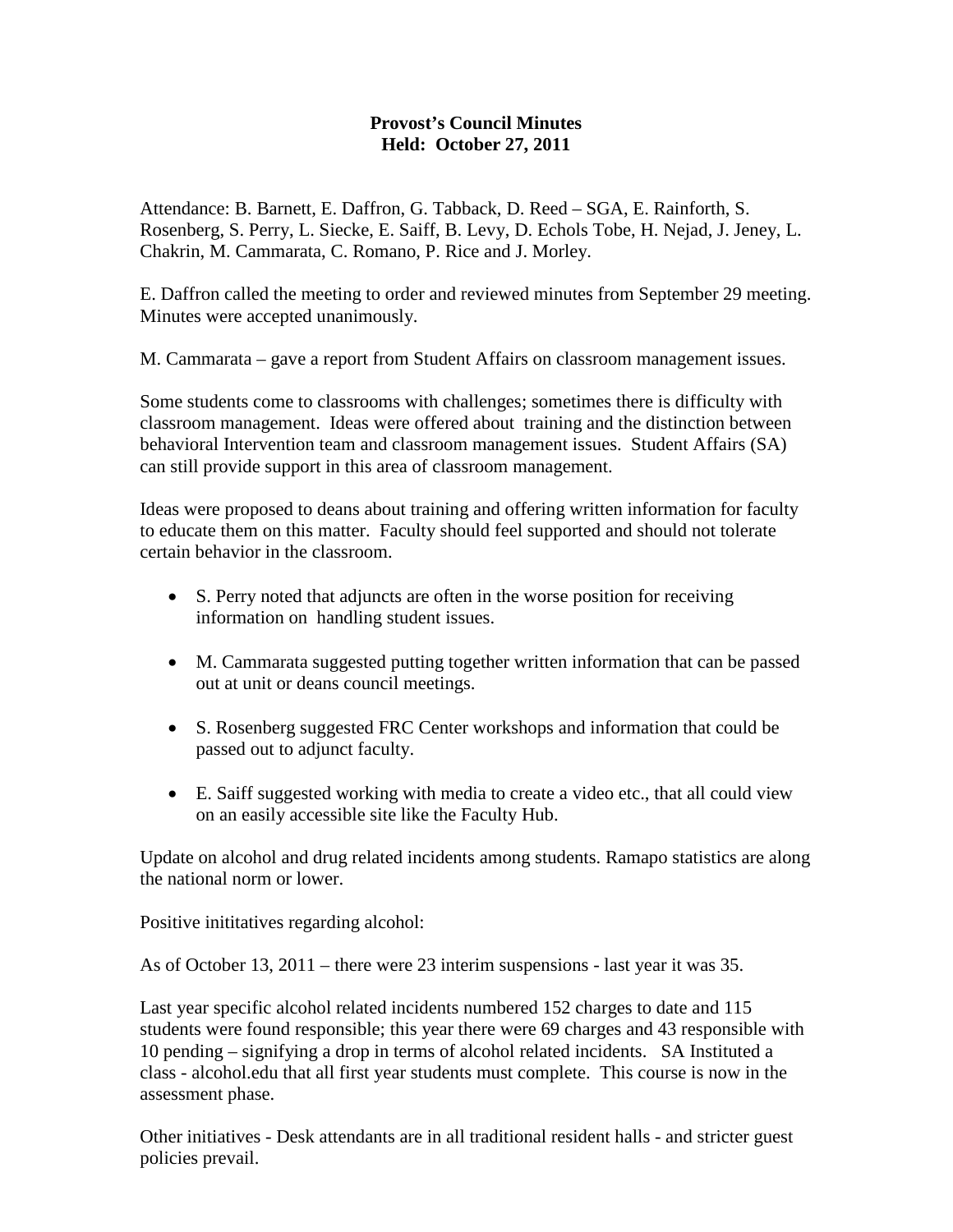Alcohol and other drug task force advisory committee member, J. Greene is looking at reconstituting that group and the purpose. Other faculty may be asked to become members of this group.

Policy 317 – Graduation Requirements – removed from consideration, and has been reactivated for review. Policy has been extensively revised and expanded so portions may be moved to procedures. C. Romano clarified that this policy is for Undergraduate or Baccalaureate graduation requirements.

He reviewed the other items that are to be included in the policy – they are:

- The number of credits required  $-128$  credits counting to graduation.
- The second sentence referenced the 2.0 GPA cumulatively as well as in the primary major.
- The Nursing major requires a higher GPA than other majors.
- Students with  $2<sup>nd</sup>$  major or minor must have 2.0 in those areas.
- There is a statement about residency requirement
- All courses take at Ramapo apply to the cumulative GPA
- Transfer credit does not apply to the Ramapo College GPA.

The former policy only talked about credits.

Discussion on changes in program requirements.

H. Nejad asked how credits from study abroad program factor into the final 48 credits – He was told that B. Levy and deans decide on whether or not to waive the requirements for the students. This is noted in the Residency Requirement policy.

H. Nejad pointed out a few word changes in the Procedures in who should sign graduation applications.

B. Barnett recommended that we match the minimum required credit hours to standards set by the federal government, the state, and Middle States by setting our minimu at 128. Most programs, especially those for traditional undergraduates, will remain at 128. A 120-credit requirement allows for flexibility for programs for which fewer credits is appropriate. . The Provost's Office will propose a revision of this policy to state 120 credits as the minimum requirement.

E. Daffron activated the policy into review.

**Policy for online manual** – ARC drafted and approved an online manual last spring, which also went to Faculty Assembly and eventually to Provosts council, where it was revised. The Online Manual actually functions as a procedure so a policy is needed. It is designed to be a document to accompany the online manual; activated into review by E. Daffron.

**Procedures for Campus Posting** – Existing policy already approved by Cabinet on September 19. Draft Procedures are from Academic Affairs. This is an information item